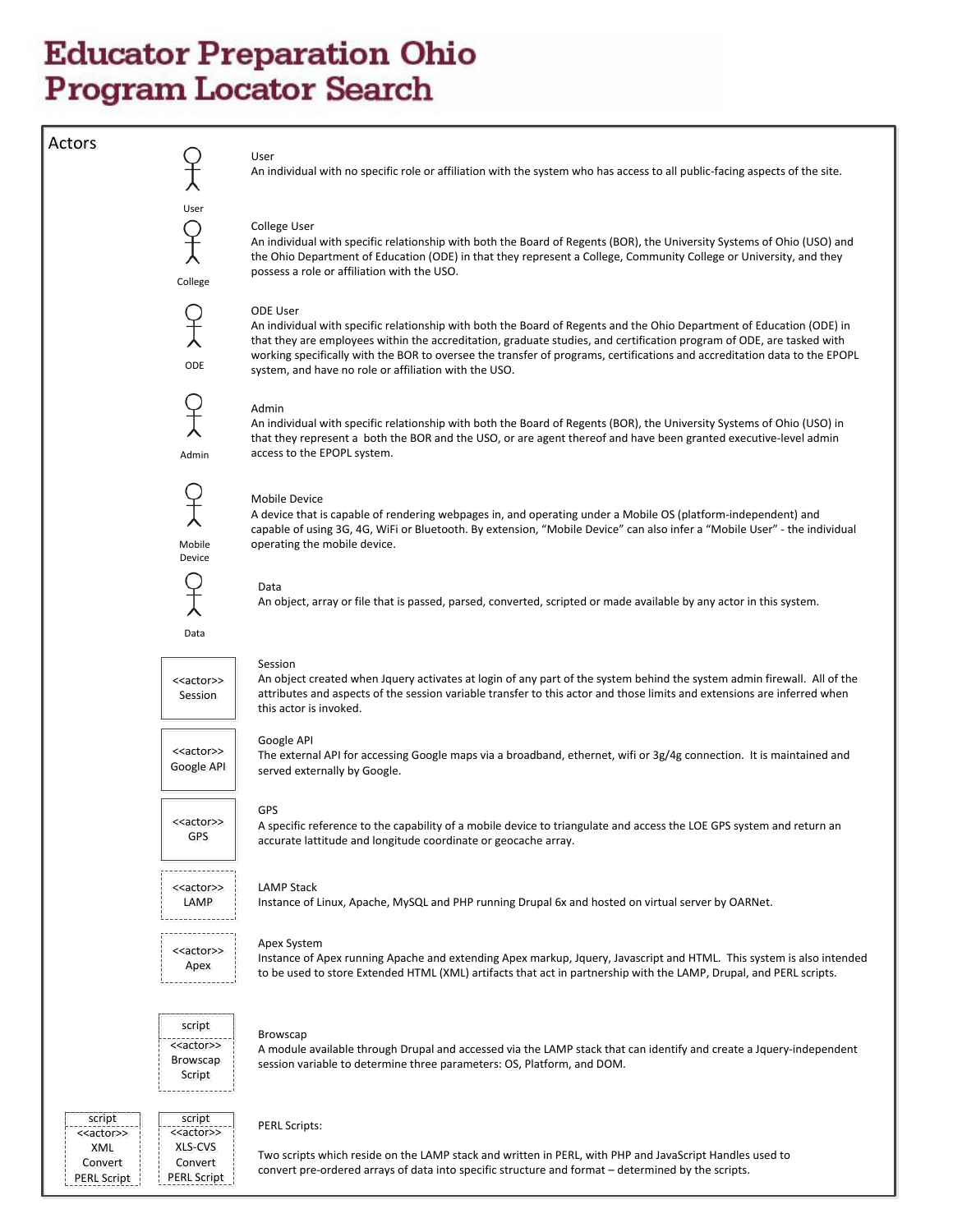|                                                 | <b>Basic Search</b>                                                                 |  |
|-------------------------------------------------|-------------------------------------------------------------------------------------|--|
| header                                          | header<br>main navigation                                                           |  |
| main navigation                                 |                                                                                     |  |
| colleges<br>content<br>Google API               | search subnav<br>content                                                            |  |
| footer                                          |                                                                                     |  |
| <b>Advanced Search</b>                          | Login                                                                               |  |
| header                                          | header                                                                              |  |
| main navigation<br>compare<br>content           | main navigation<br>form field                                                       |  |
| footer                                          | footer                                                                              |  |
| <b>Admin Interior</b>                           | <b>Upload URI</b><br>Contact                                                        |  |
| header                                          | header<br>header                                                                    |  |
| main navigation<br>results<br>session<br>subnav | main navigation<br><b>URI</b> settings<br>form field<br>form field<br>footer        |  |
|                                                 | <b>Mobile Home</b><br><b>Mobile Interior</b>                                        |  |
|                                                 | header<br>header<br>main navigation<br>main navigation<br>subnav/session<br>content |  |
| footer                                          | Google API<br>content                                                               |  |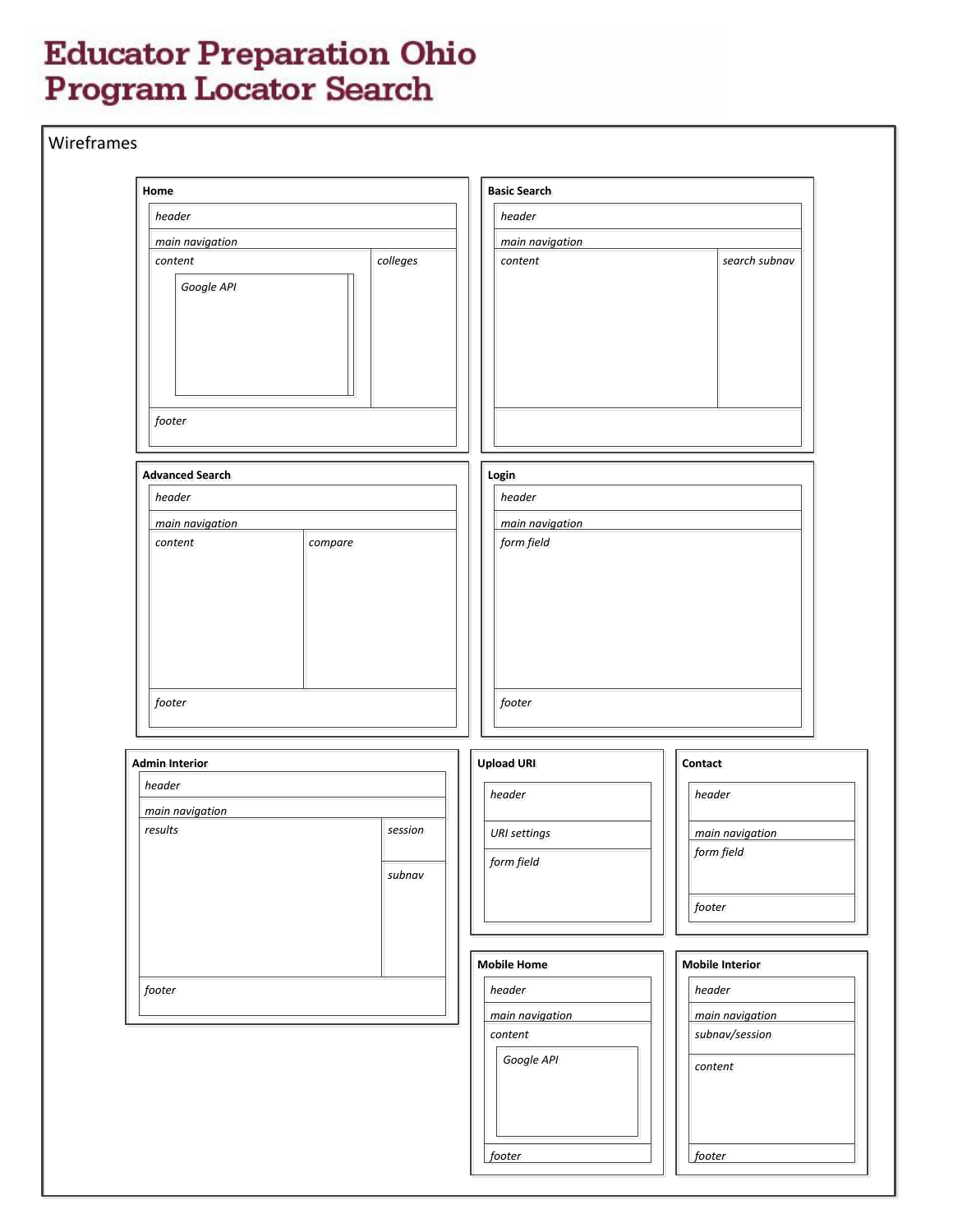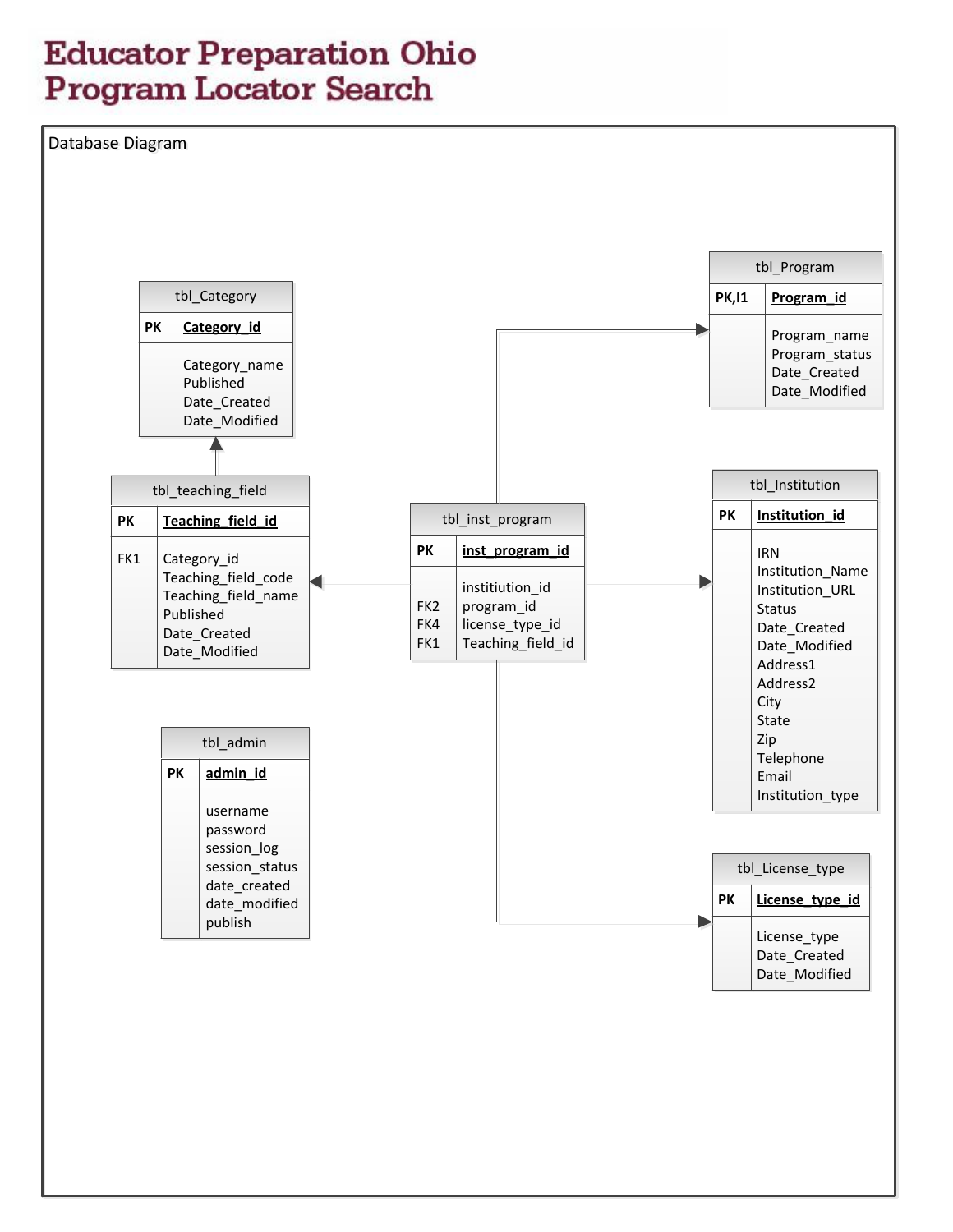Use Case Library

| <b>Basic Search</b>      |              | <b>Other Use Cases</b> |
|--------------------------|--------------|------------------------|
| Search                   |              | Convert                |
| <b>Search Extensions</b> |              | Compile                |
| Institution              |              | Array                  |
| Degree                   |              | Append                 |
| Related                  |              | Filter                 |
| Similar                  |              | <b>Results</b>         |
| County                   |              | Add                    |
| Map                      |              | Count                  |
| Geocache                 | <b>Batch</b> |                        |
| View                     |              | <b>Batch</b>           |
| Result                   |              | GetBatch               |
|                          |              | Overflow               |
| Advanced                 |              |                        |
| <b>College Search</b>    |              | Display Use Cases      |
| College                  |              | <b>Details</b>         |
| <b>Mobile Search</b>     |              | Upload                 |
| Mobile                   |              | Compare                |
| Logins                   |              |                        |
| Login                    |              |                        |
| College_login            |              |                        |
|                          |              |                        |
| Platform ID              |              |                        |
| Current                  |              |                        |
|                          |              |                        |
| Admin System             |              |                        |
| Admin                    |              |                        |
|                          |              |                        |
| Admin-Only System        |              |                        |
| Executive                |              |                        |
|                          |              |                        |
|                          |              |                        |
| <b>ODE XLS Batch</b>     |              |                        |
| ODE batch updates        |              |                        |
|                          |              |                        |
| <b>ODE XML Batch</b>     |              |                        |
| ODE batch xml inserts    |              |                        |
| USO Mobile Update        |              |                        |
| USO mobile               |              |                        |
|                          |              |                        |
|                          |              |                        |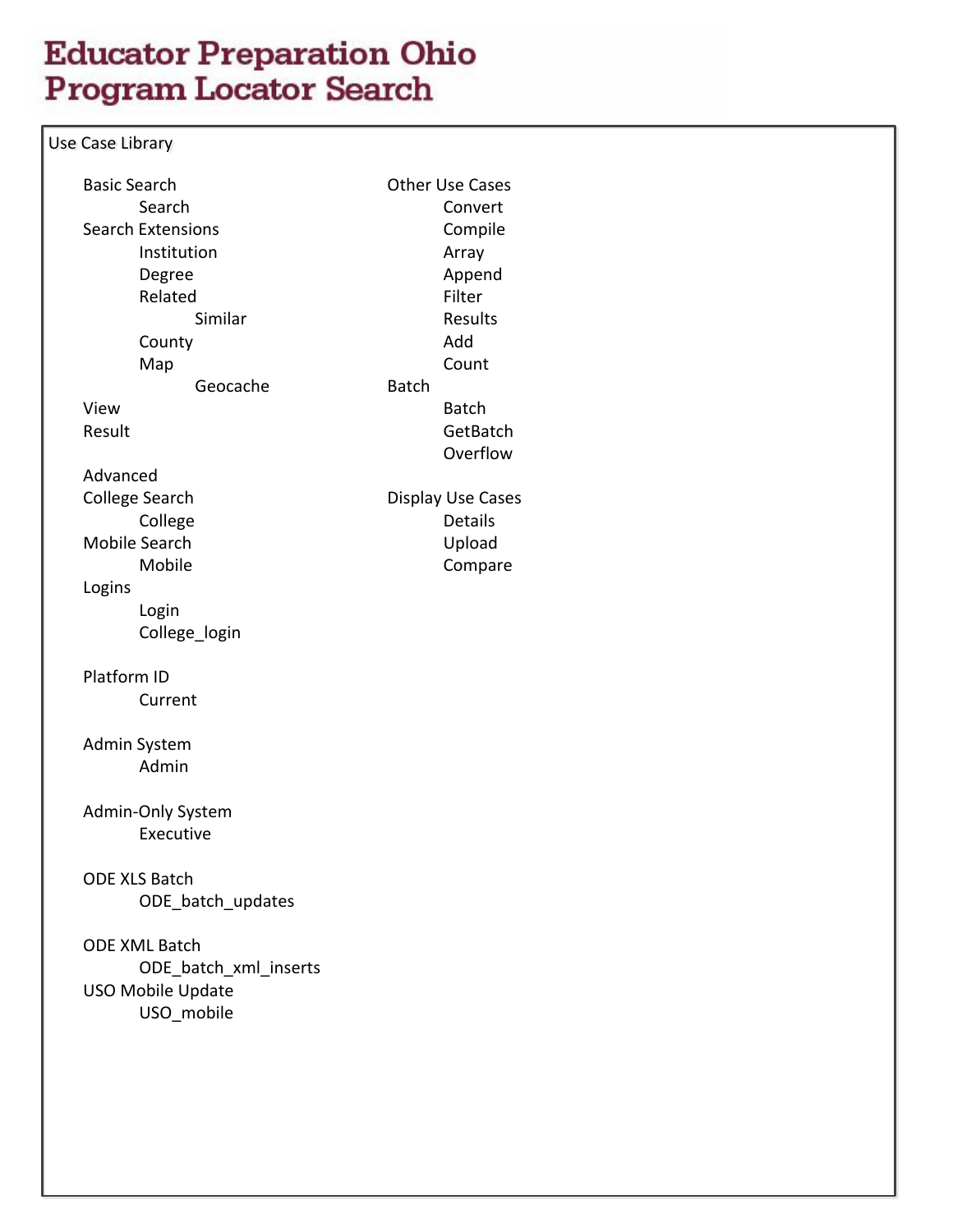Use Case Diagram: Basic Searches



Search Use Case Details:

Client wants Users to be able to use the system to Search through the database. The **Home** page will allow Users to search by **College**, or **Institution** List, and via a **Google Map**.

Client wants this access to this value of Search open to the public and will not require a session system for controlling access to the **LAMP** and **Apex** data.

The plan is to extend the **Search** feature via links to other pages containing data calls for searching for **College Type**, **Degree**, **Related Degrees**, **Similar Programs**, By **County**, via an interactive **Map**, and via the GPS Longitudinal signal from the Users **Mobil**e device.

Searches with multiple datasets like **Degree**, **Related**, and **Similar** will use **AJAX** to display **Results** on **Compare**. **Compare** will then send the data requests to the various databases, where they will be joined using **Compile** and displayed using **Result**.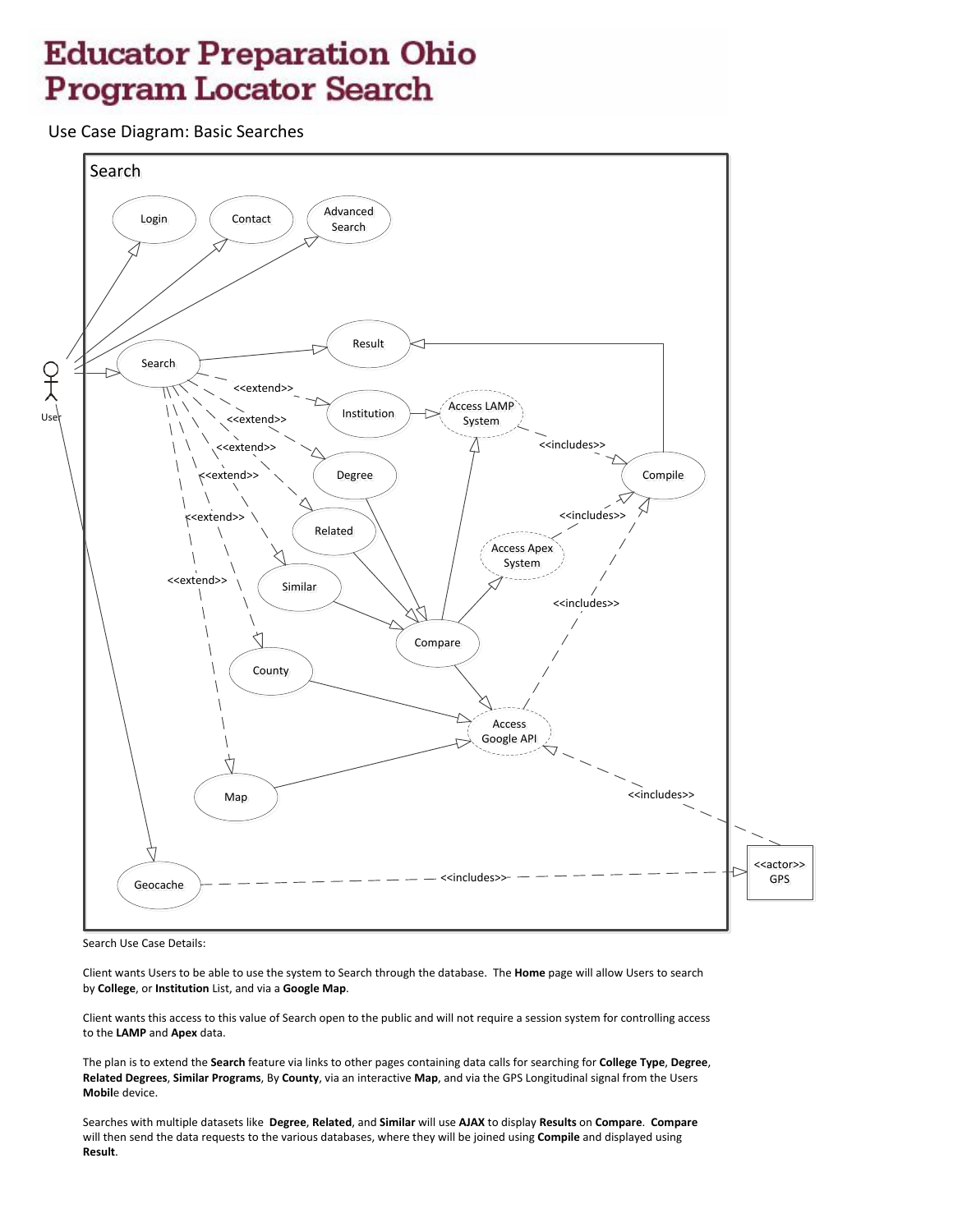Use Case Diagram: Search Extensions

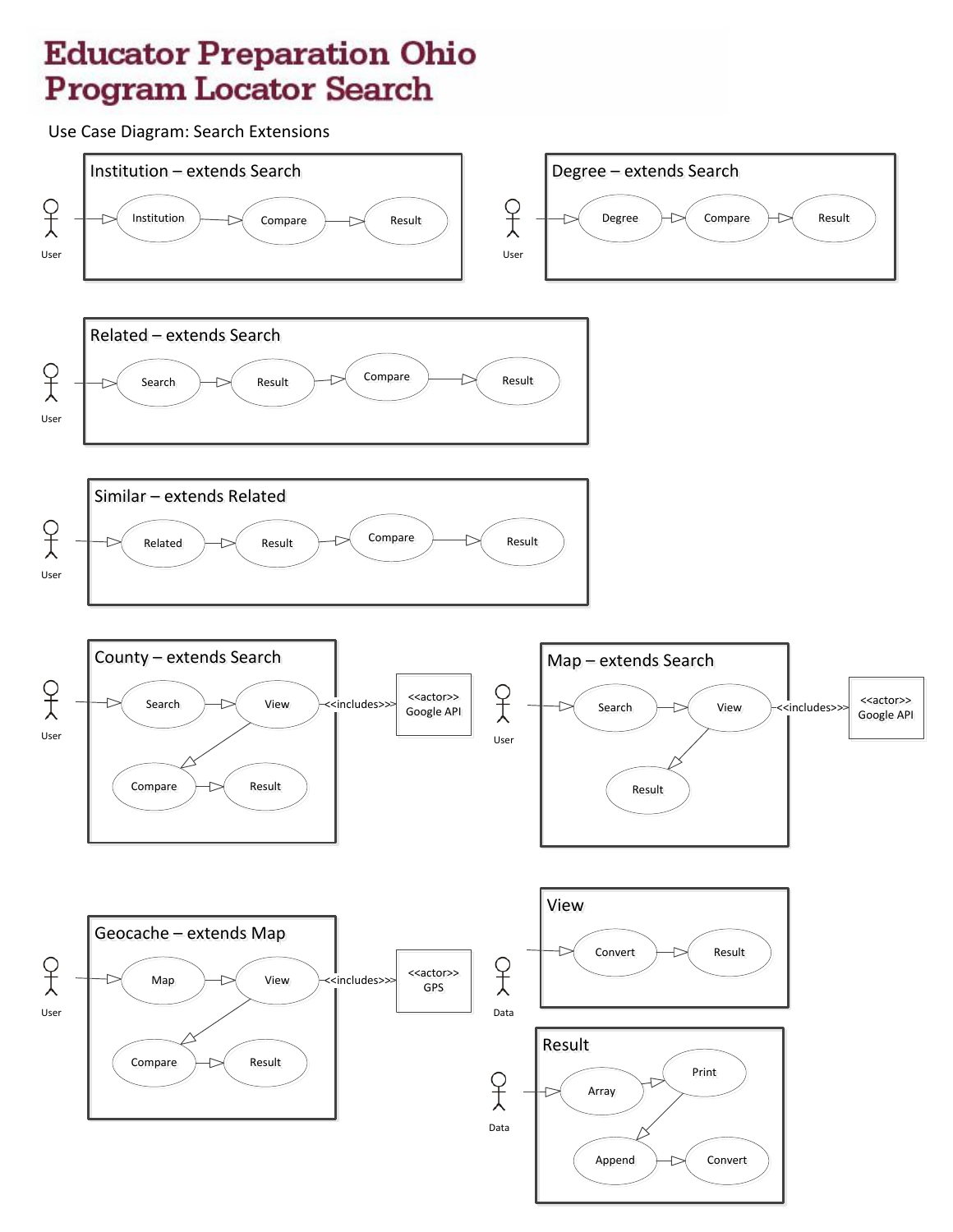Use Case Diagram: Advanced Searches



Advanced Use Case Details:

Client wants the **User** to be able to use the **system** to **Search** through a filter of all possible query types. Client wants this access to this value of Search open to the public and will not require a session system for controlling access to the **LAMP** and **Apex** data.

The plan is to extend the **Search** feature via the **Advanced** search. The **Advanced** search will display all values searchable by the **system** on the **Advanced** search page. The **User** will select aspects they are interested in and submit. The **system** will aggregate the options the **Use**r has selected on a **Details** page. Results will then be aggregated, sent to **Compile**, and displayed by **Result**.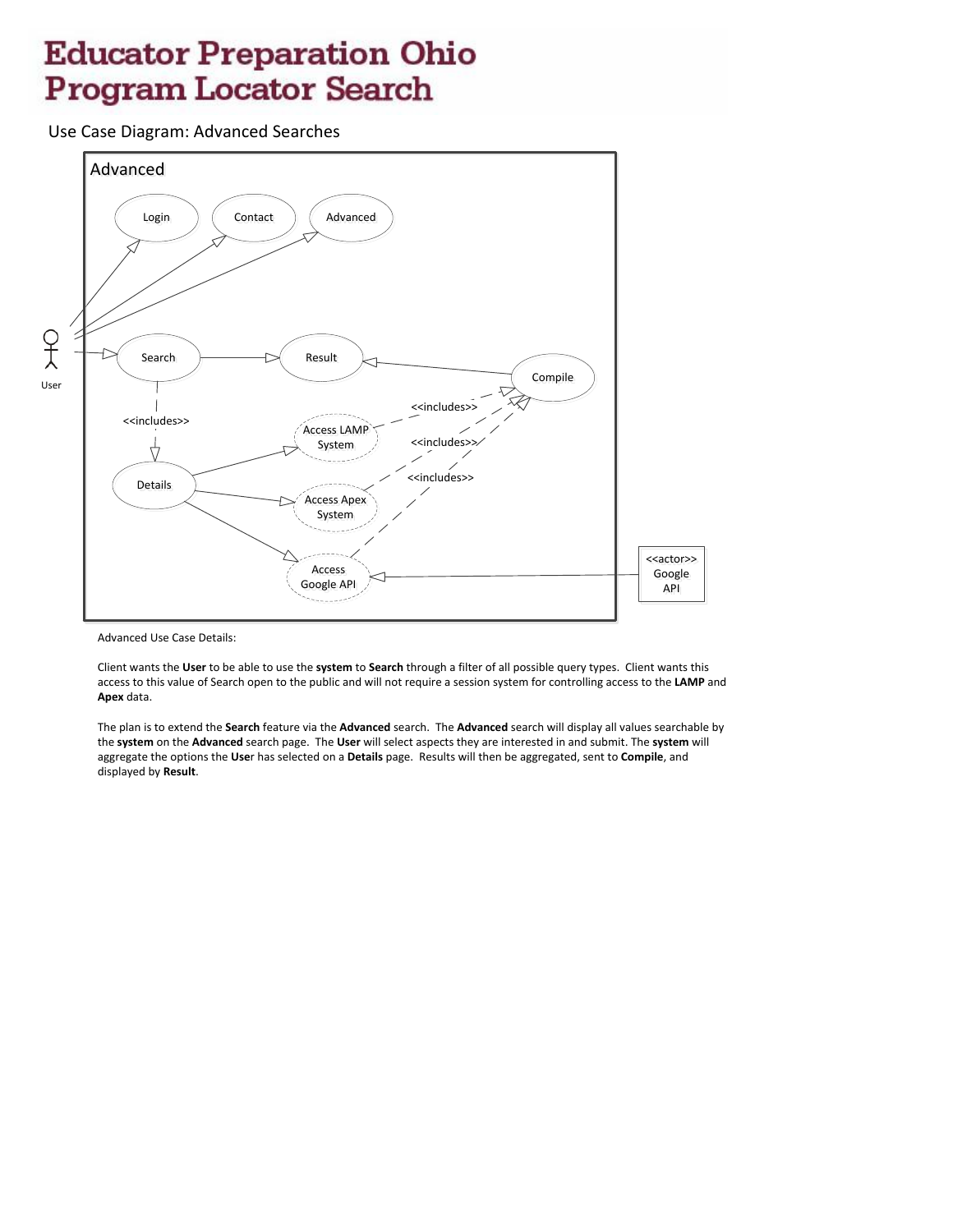Use Case Diagram: College-Level Searches



College Use Case Details:

Client wants a College to be able to use the system to Compare other College programs and degrees. Client wants this access restricted to Colleges. This requires a session system for controlling access to the LAMP and Apex data.

The plan is to extend the Advanced search feature via the View and Compare pages.

The client would also like for Colleges to be able to make Reports of these Searches. These Reports will be Compiled like the Advanced Search use case and workflow, merged and presented using the Result Use Case. In the case of the Report feature, it will be limited to Result of a Compile data call of the Search Details from the LAMP and the APEX datasets. This will then be passed up to Compile, and then to Result.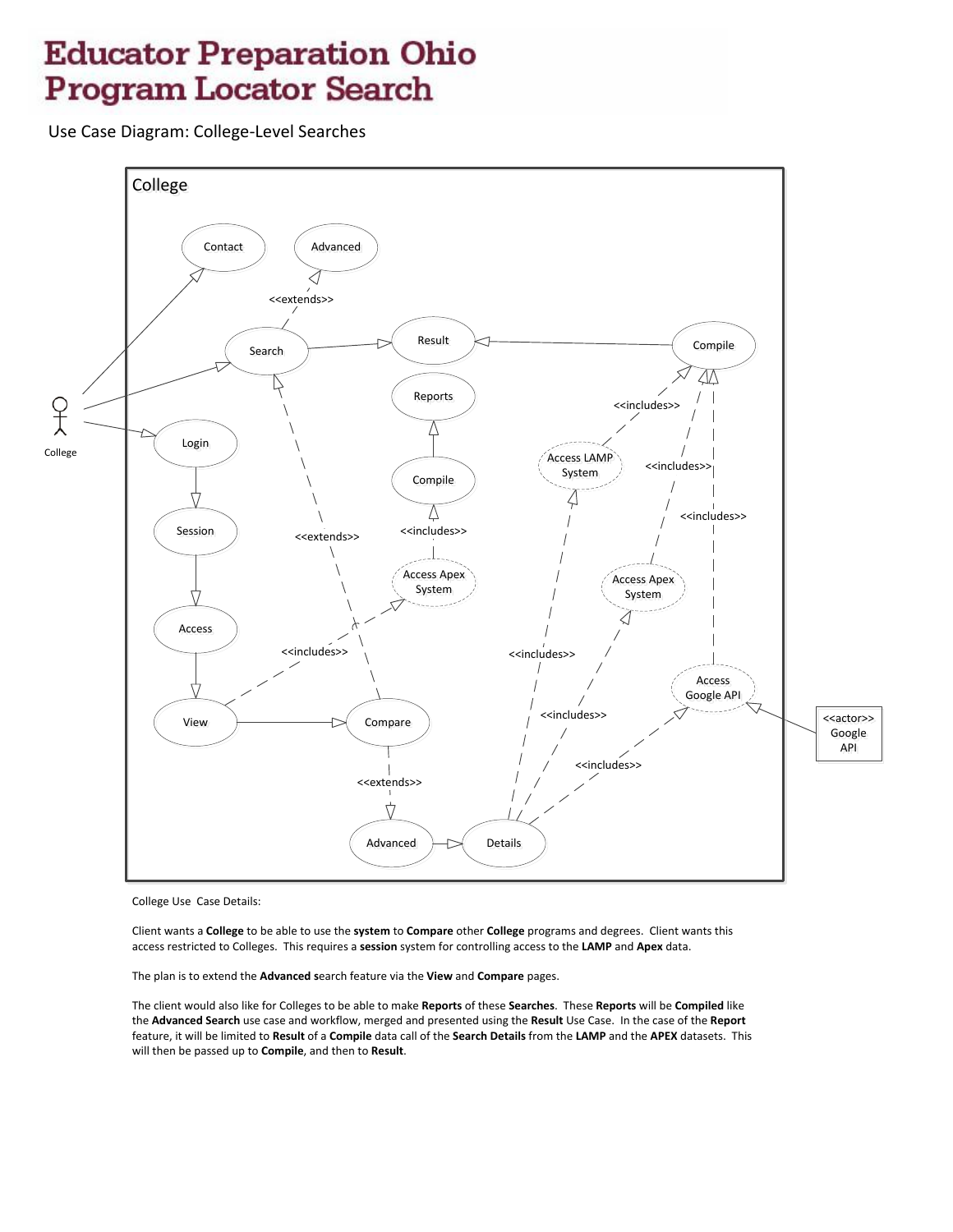Use Case Diagram: Mobile Searches



Mobile Use Case Details:

Client wants a User to be able to use the system via Mobile Device. The system will allow the User to View, Search, and Compare other Colleges and Degrees. The Mobile system is truncated in its Search features due to project budget and time constraints. In addition to the truncated search, the Mobile Search also uses the Current session id to determine the platform from which they are searching.

Client wants the system to allow the mobile device to broadcast the Longitudinal position of the User and quickly identify Colleges and Universities and Community Colleges within a 25 mile radius of the User. There are no plans to include Able and ADL entities at this time.

The plan is to extend the Advanced search feature via the same Use Case and Workflow as Advanced Search. This will then be passed up to Compile, and then to Result.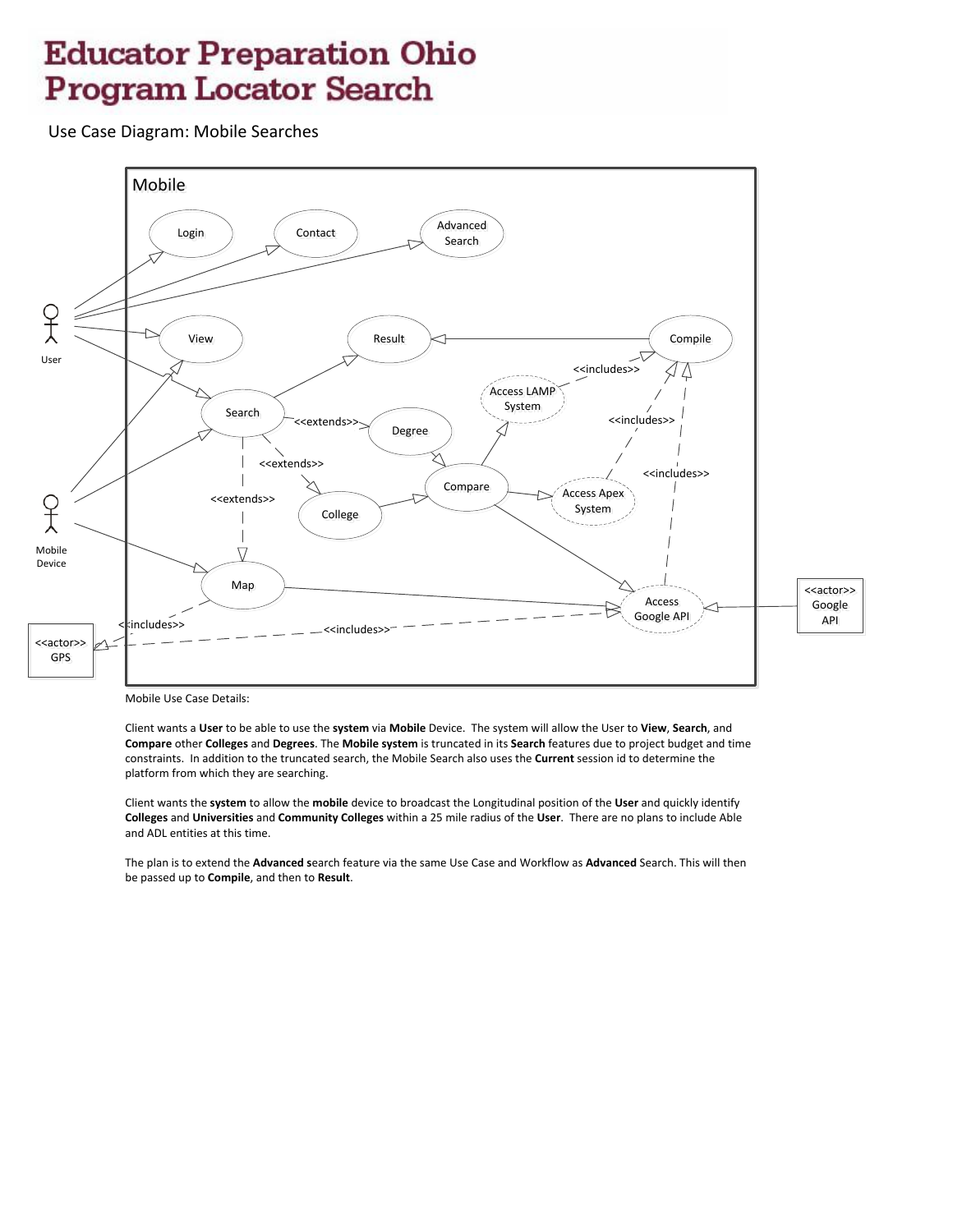Use Case Diagram: Logins



System Login Use Case Details:

Client wants a **User** to be able to **Login** to the **system**. The addition of an **Authenticate** layer before the **Session** is set allows for detection of **Users** who are discouraged from logging in as a general **User**, such as **Colleges** and **ODE**. These entities have specialized **Views** and **Login** status with the system.

The **Session** variable will remain active for 59 minutes, per the Clients request. If no activity is detected by the **system** after 59 minutes, the **system** will **Expire** the **Session** and the **User** will be redirected to the **Login** Page. Additionally, the **User** can opt to **Logoff** the **system**, in which case, they will be routed through **Expire** and redirected to the **Login** Page.

If the DOM is closed, the system will automatically **Expire** the **Session**.



College Login Use Case Details:

Client wants a **College** to be able to **Login** to the **system** as a **College** entity. The addition of an **Authenticate** layer before the **Session** is maintained, and an additional action, **Access**, is enabled to identify the Admin-level **Access** to the **Apex system**.

All other **Session** and **Expire** variables apply to the **College Login Use Case** as apply to the **System Login**.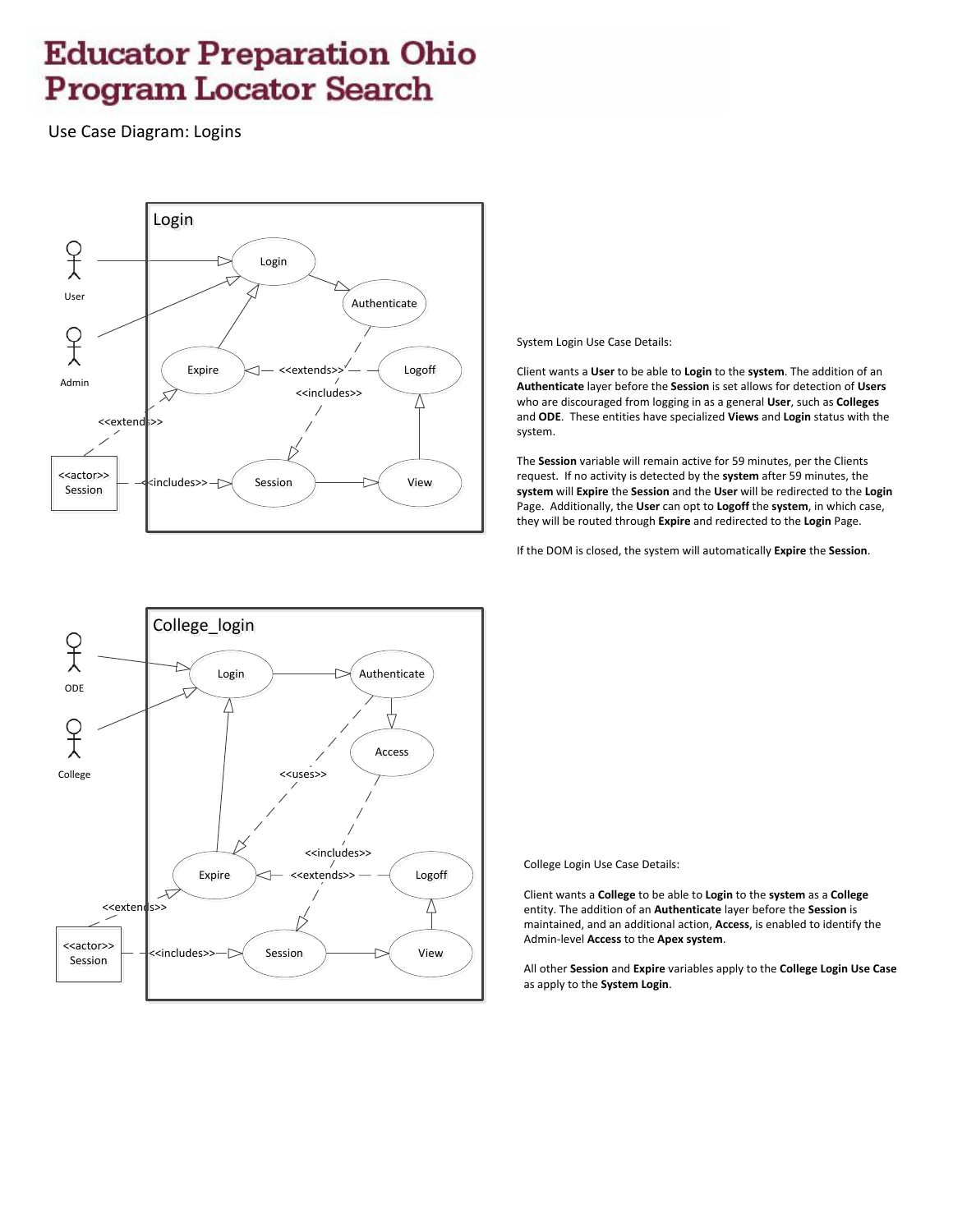Use Case Diagram: Platform ID



Current Use Case Details:

Client wants the system to record the browser, OS and location of a User who uses the system Login. A script is added to the system that captures this info from the DOM. The Current Use Case appends this data as a URL variable to the Session.

All other Access, Session, and Expire Use Cases apply to the other Login Use Cases.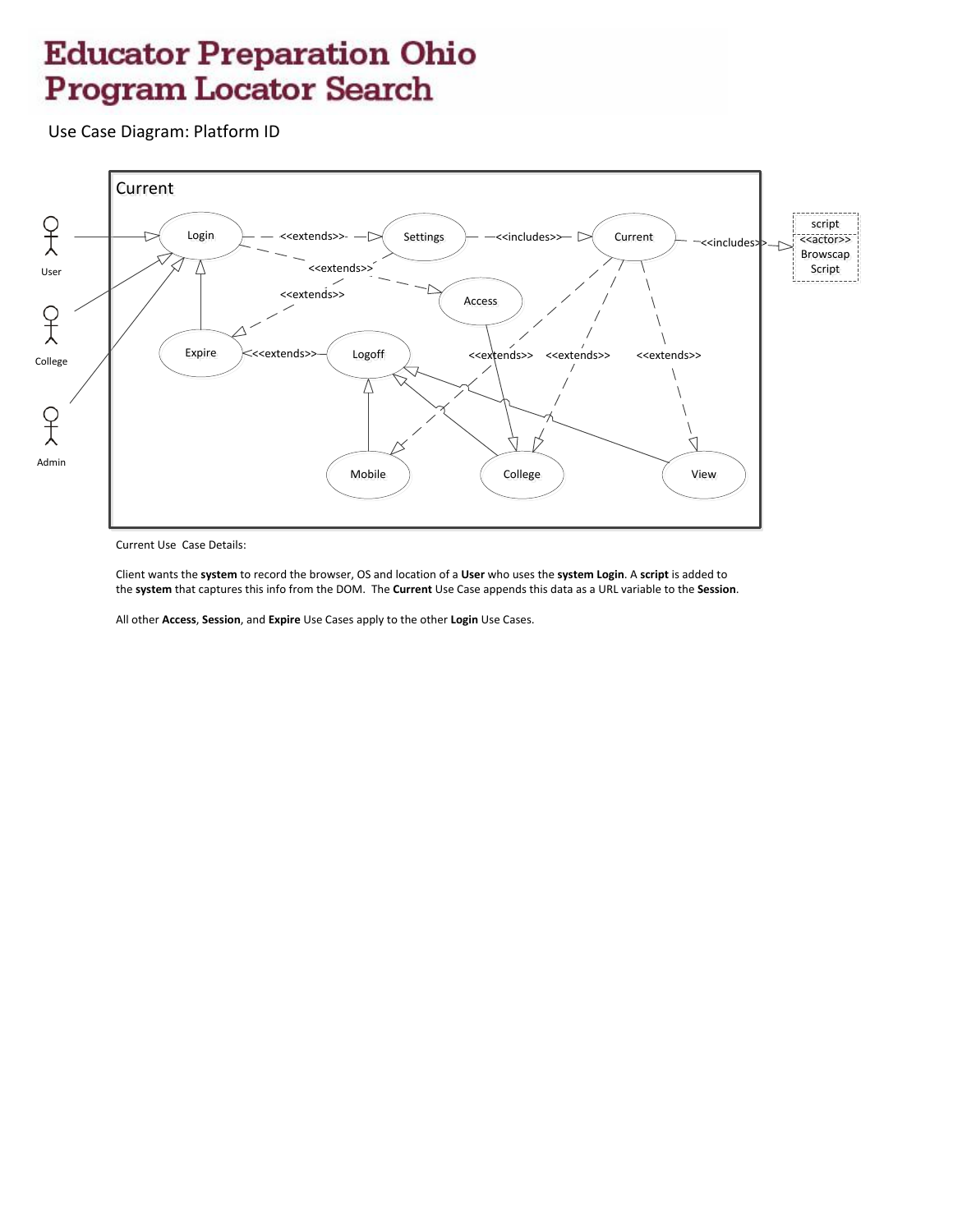Use Case Diagram: Admin Features



Admin Use Case Details:

Client wants the system to record the browser, OS and location of a User who uses the system Login. A script is added to the system that captures this info from the DOM. The Current Use Case appends this data as a URL variable to the Session.

All other Access, Session, and Expire Use Cases apply to the other Login Use Cases.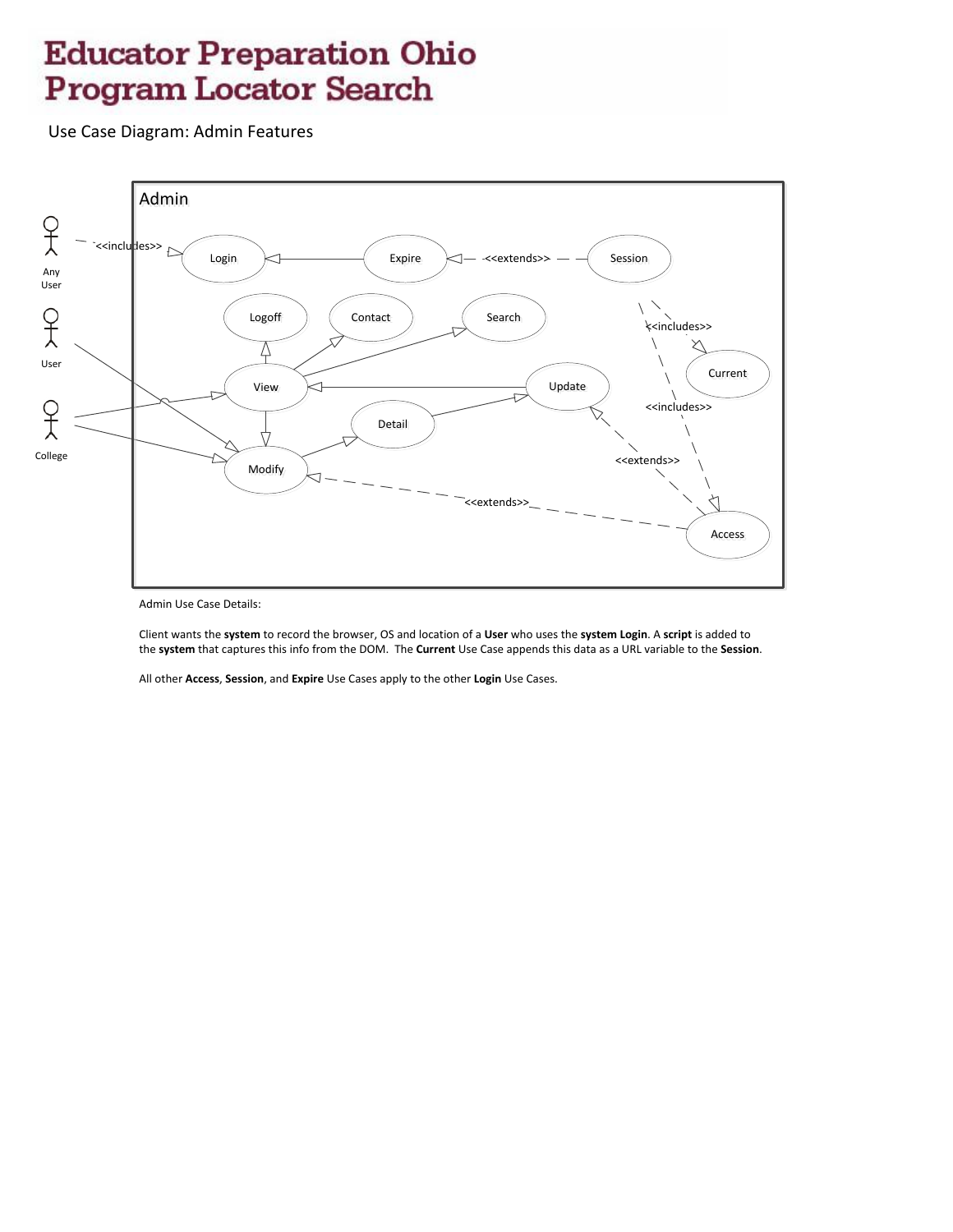Use Case Diagram: Admin-Only Features



**Executive Use Case Details:** 

Client wants the system to Allow the Admin access to all high-level components in the system, and the ability to Upload, Configure, Update, Delete, Report, Modify, Publish, and Modify information. Access to this section of the Admin section is restricted to Admins only.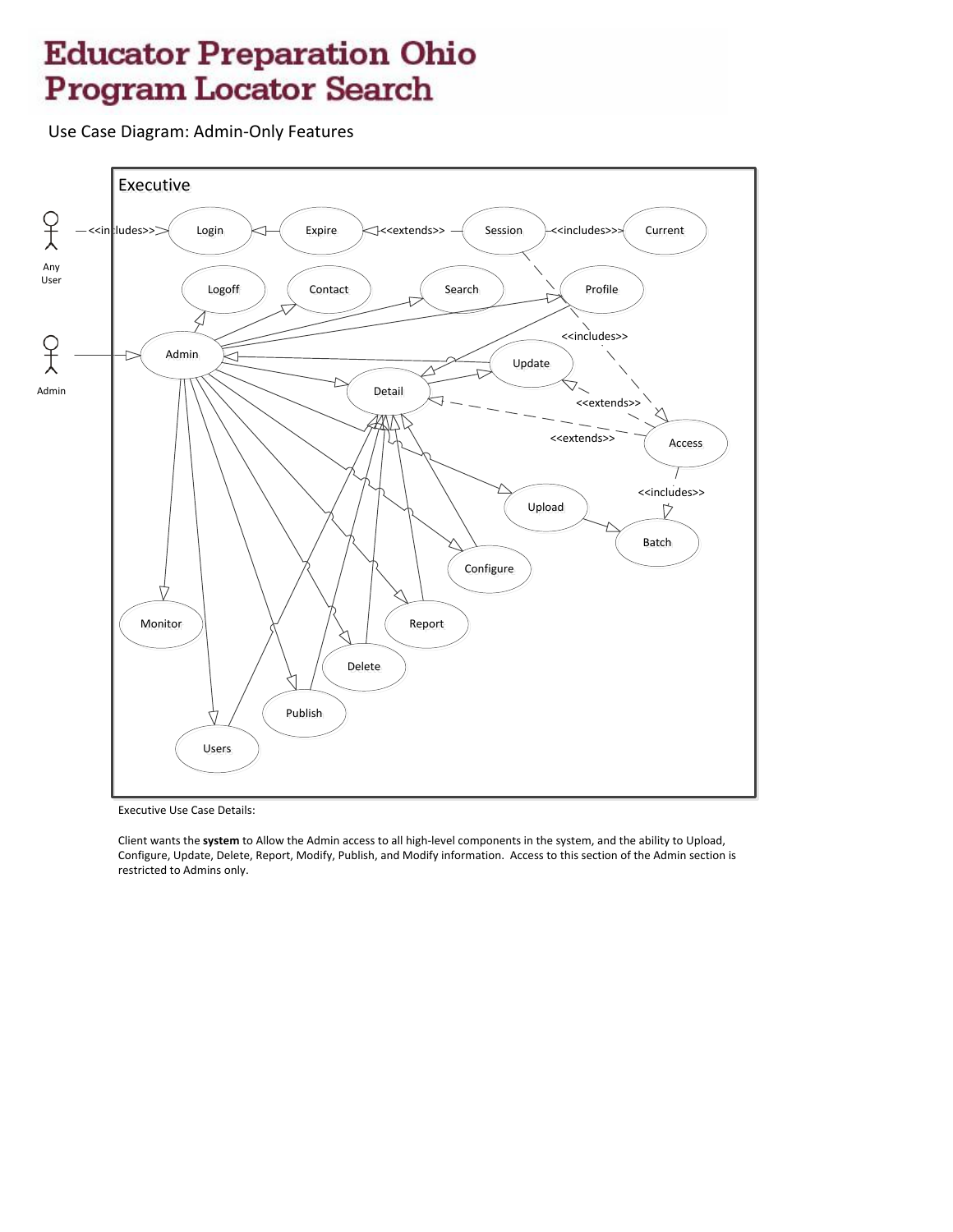Use Case Diagram: ODE XLS Batch Updates



ODE Batch Updates Use Case Details:

Client wants the system to store, collect and manage artifacts from a specific User (ODE) to input into the system. However, the "system" is an amalgam of ODE-held XLS spreadsheets, Access databases, and the existing Apex System.

The solution to this, short of building an expensive online tool, is to treat these artifacts as raw data in an Array.

This is an overview of the XLS conversion Batch process and Update to the system. For details see the Batch Use Case.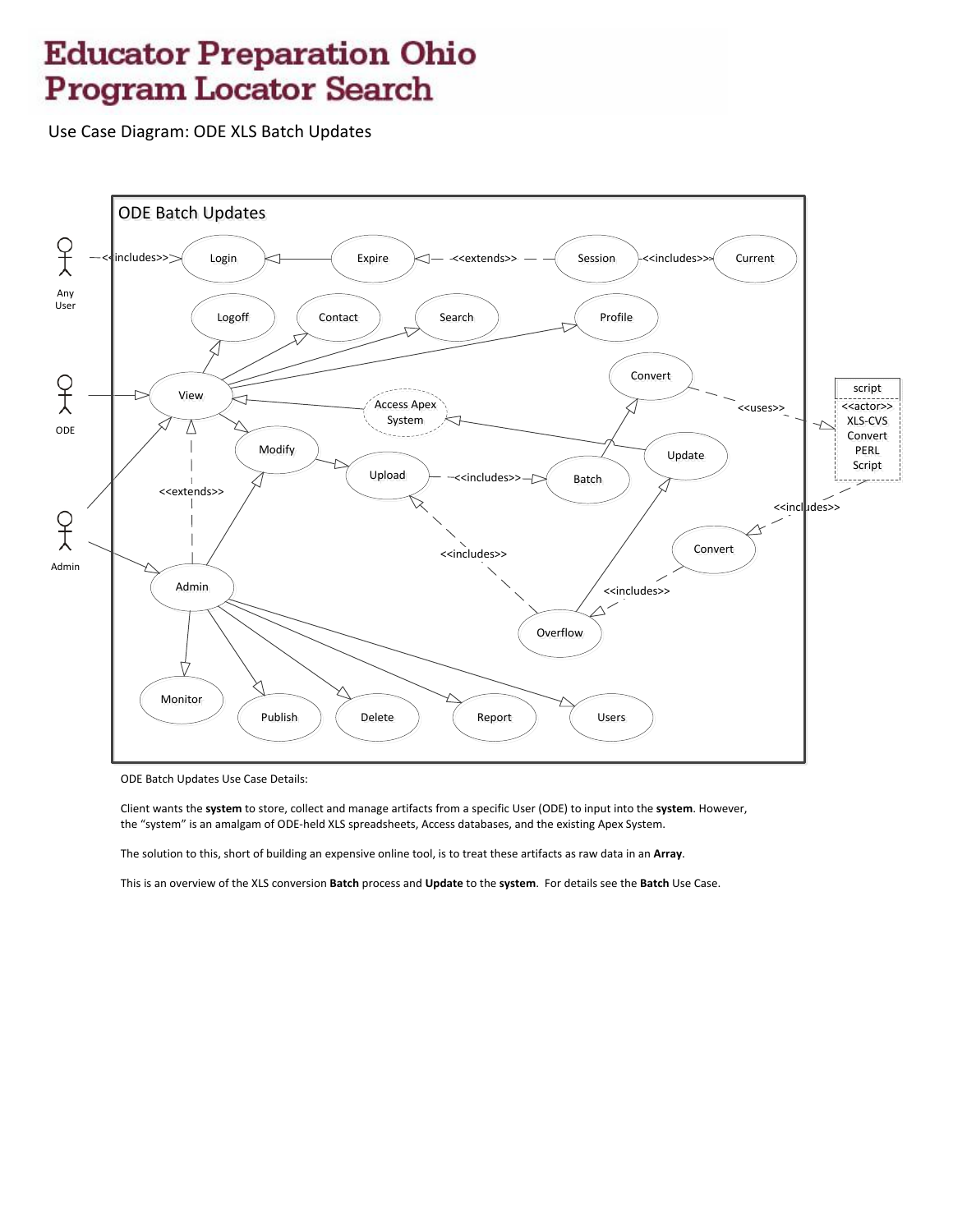Use Case Diagram: ODE XML Batch Inserts



ODE Batch Updates Use Case Details:

Client wants the system to share the data collected and input into the Apex system with mobile users ands the USO Mobile App that the EPOPL model is designed to augment.

In GetBatch, the system is automated to expect an Array of data that will be Converted and placed into an an XML document. The system makes a data call to the MySQL instance of the LAMP, as well as a data call to the Apex system to determine default state. The Apex system manages other sites for the Client and holds the XML-parsed files that the mobile apps use.

For more details, see the GetBatch Use Case.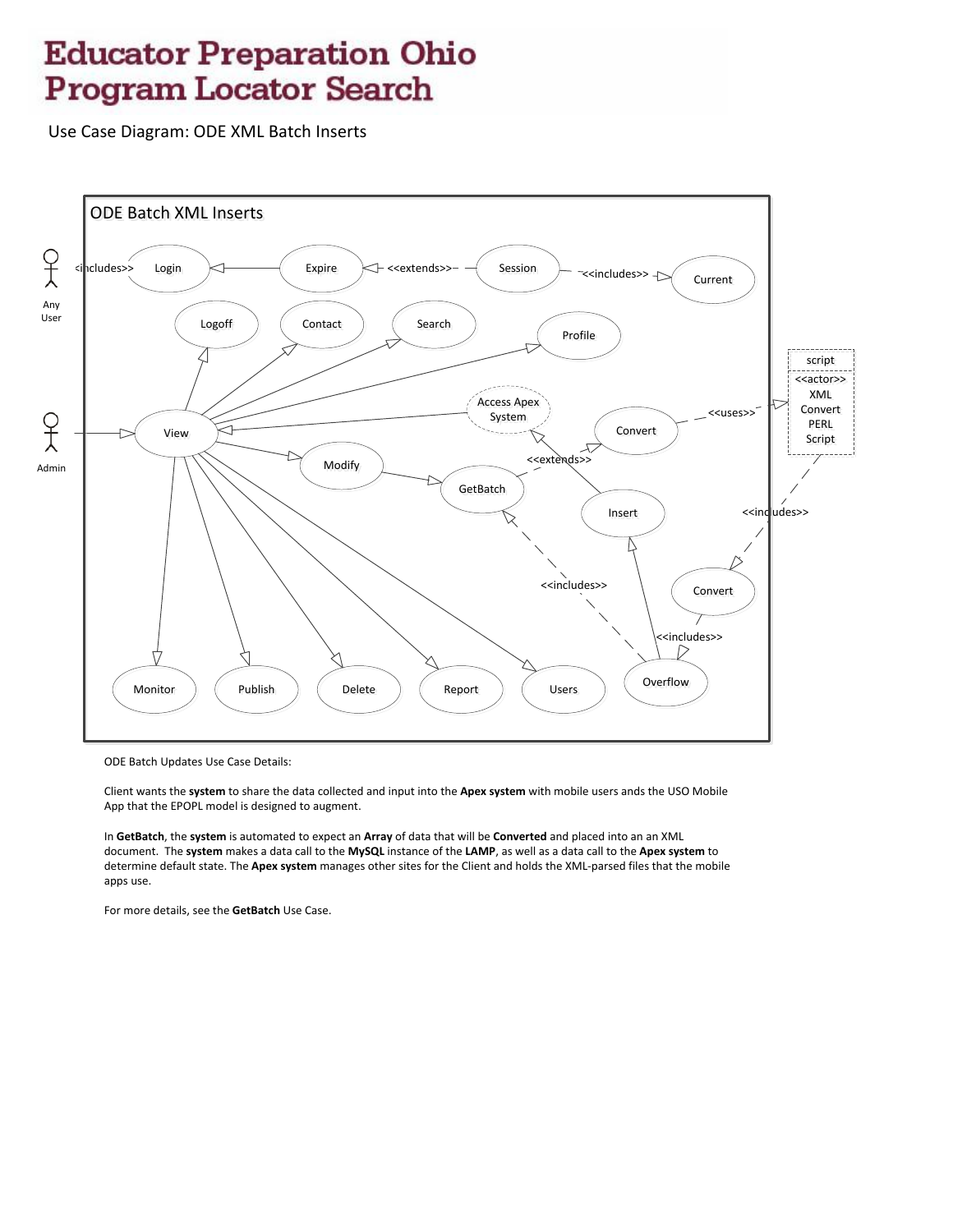Use Case Diagram: USO Mobile App Data Update



USO Mobile App data Update Use Case Details:

Client wants the system to record the browser, OS and location of a User who uses the system Login. A script is added to the system that captures this info from the DOM. The Current Use Case appends this data as a URL variable to the Session.

The Client wants to limit Update calls from a non-mobile OS, and will use Current to determine the OS. This Update is an extension of the View, Convert, and Modify Use Cases.

All other Access, Session, and Expire Use Cases apply to the other Login Use Cases.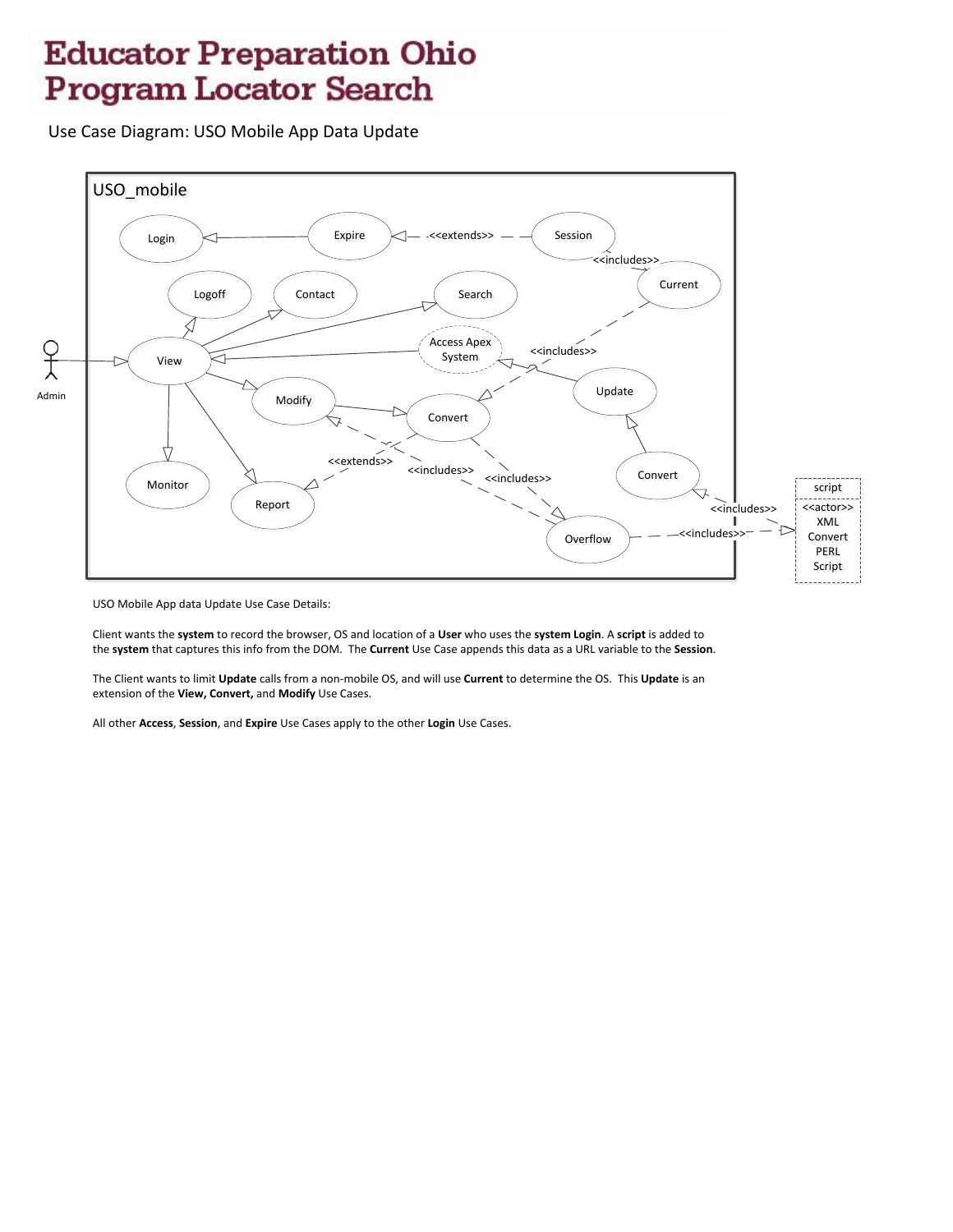

Convert Use Case Details:

Client wants the **system** to pre-assemble data into a format that will work with other Use Case instances. The **Array** is passed to **Append** which adds the platform data sent by **Current** Use Case.



Array Use Case Details:

Client wants the **system** to pre-assemble data into a format that will work with other Use Case instances. The **Array** is passed to **Append** which adds the platform data sent by **Current** Use Case.



Results Use Case Details:

Client wants the **system** to display **Result** from any Use Case using the CSS and features of the page on which it is displayed. Tool to **Add** lines to the end of an **Array**. Client wants the **system** to have a simple



Compile Use Case Details:

Client wants the **system** to extend the **Convert** Use Case to apply a global **Filter** that determines how many lines there need to be in an **Array**.



Append Use Case Details:

Client wants the **system** to pre-assemble data into a format that will work with other Use Case instances. The **Array** is passed to **Append** which adds the platform data sent by **Current** Use Case.



Filter  $\begin{array}{c|c}\n\hline\n\downarrow & \uparrow\n\end{array}$  Data Count Add Ĥ Data Array

Filter Use Case Details:

Client wants the **system** to pre-assemble data into a format that will work with other Use Case instances. The **Array** is passed to **Append** which adds the platform data sent by **Current** Use Case.



Client wants the **system** to use a simple script To count the items in an **Array** or **Result**.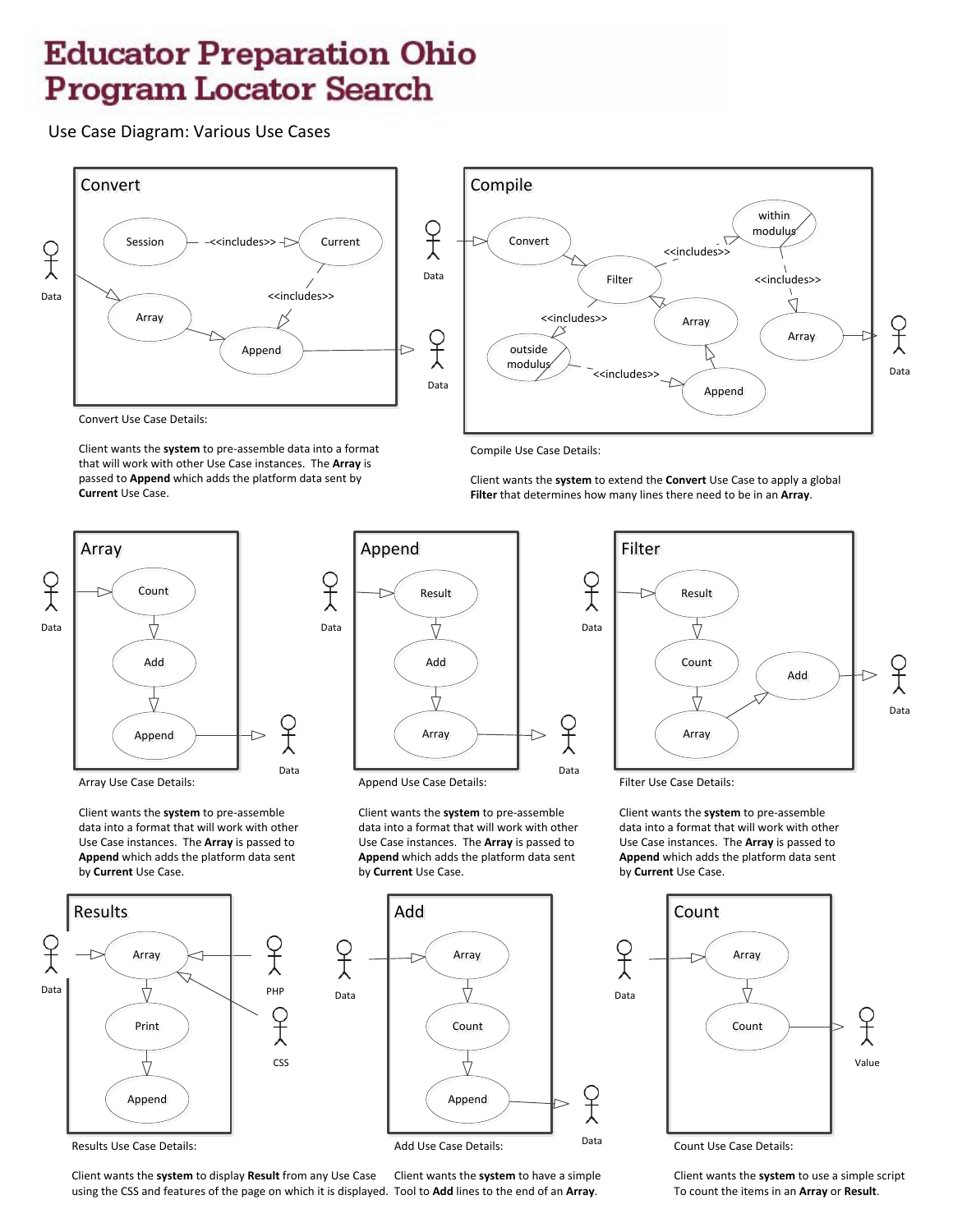Use Case Diagram: Batch Process



Batch Use Case Details:

Client wants the **system** to store, collect and manage artifacts from a specific **User** (**ODE**) to input into the **system**. The solution to this, short of building an expensive online tool, is to treat these artifacts as raw data in an **Array**.

In **Batch**, the **system** is automated to expect a collection of artifacts (XLS Documents) and a [**brittle**] expectation that those artifacts will be configured appropriately. The **system** makes a data call to the **MySQL** instance of the **LAMP**, as well as a data call to the **Apex system** to determine **default state.** The **Apex system** manages other sites for the **Client** and holds the **XML**-parsed files that the **mobile** apps use.

**Batch** will merge the **Artifacts, and the LAMP and Apex Data Calls items** into an **Array**. This **Array** is then measured by **Overflow** Use Case to measure file size. If file size exceeds parameters set by **Overflow**, the system will stop and reset. If file size is appropriate, then this **Array** will be passed to a Script, outlined in the **ODE XLS Batch Use Case.**

GetBatch Use Case Details:

Client wants the **system** to store, collect and manage data collected artifacts from **Batch** Use Case to input into the **Apex system** and stored as an **XML** artifact on the **Apex system** for use by **Mobile** Apps. The solution to this again, short of building an expensive online tool, is to treat these artifacts as raw data in an **Array**.

In **GetBatch**, the **system** is automated to expect a collection within an **Array**, and a **requirement** that the **Array** will be configured appropriately. The **system** makes a data call to the **MySQL** instance of the **LAMP**, as well as a data call to the **Apex system** to determine **default state.** The **Apex system** manages other sites for the **Client** and holds the **XML**-parsed files that the **mobile** apps use.

**GetBatch** will merge the **Array**, and the results of **Configure**, and **Result** into **Compile**. **Compile** is then measured by **Overflow** Use Case to measure file size. If file size exceeds parameters set by **Overflow**, the system will stop and reset. If file size is appropriate, then **Configure** results will be passed to a Script, outlined in the **ODE XML Batch Use Case.**



Overflow Use Case Details:

Client wants the **system** to offer a simple decision tree based on content file size limitations for its existing legacy data set.